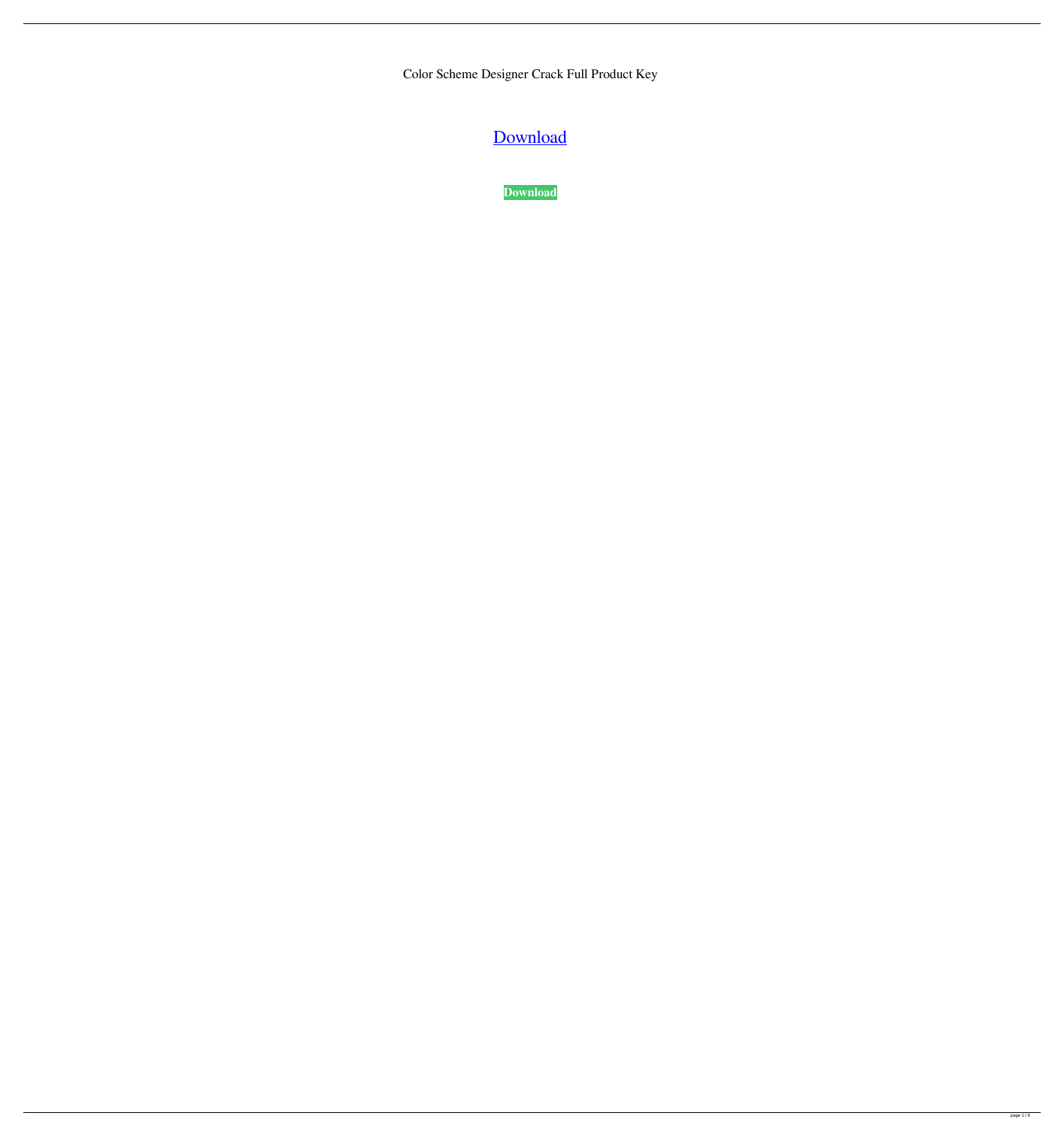Color Scheme Designer is an application that can help you create various color schemes and simple web page templates. This application comes in handy for all designers who want to view the color wheel and harmonies. The program sports a simplistic interface that allows users to perform several actions on the go. You can generate a pallet (hue-based), or choose from two monochromatic color schemes (based on the saturation and lightness). Color Scheme Designer allows users to adjust the level of tints, tones and shades, thanks to the built-in sliders. It is possible to select from a total of four harmony types (analogous, complements, split-complements, and triad). The program can also generate random color schemes. It features a color picker that can help you drag the floating window over a specific area of your desktop, and view what colors that section includes. The application is able to create HTML pages pretty easily. Moreover, it is possible to add the colors from the color wheel or harmonies to a favorite section. You can simply drag and drop them into the dedicated fields. It is possible to add fourteen colors to the list, and the program automatically saves your preferences when the app is closed. You can save the color schemes, and later import these projects whenever you need them. Exporting the data to a CSS file is particularly simple. Color Scheme Designer also allows users to edit the CSS file directly from the main window. To sum things up, Color Scheme Designer is a small but powerful tool that can help you generate different color schemes and harmonies pretty quickly. Color Scheme Designer Description: you can be granted the dubious honor of being named a game changer in a four-man race. For a number of reasons, what was once considered a fringe position is now very much the centre of the political universe. And that's because the progressive forces in Canada are no longer in alliance with the center. They've separated themselves. It's not clear how far to the right the NDP will go, but if they're not careful, they'll find themselves pitching in with the Conservatives. One of the paradoxes of this year's election campaign is that not a single party leader wants to be the next Liberal prime minister. And that means that nobody wants to be the next Conservative prime minister either. The truth is that most of Canada's political leaders are signalling that they are open to forming a coalition with the opposition parties and

**Color Scheme Designer Crack + [Mac/Win]**

KEYMACRO is a utility for adding frequently used functionality to your keyboard, it is designed to be used with small keyboards such as a keyboard for a mobile device. You can store text, website addresses and other useful things into this program. You can save these items into the user profile or you can add them to one of the keyboard's hotkeys. It also enables you to quickly access these items using a simple mouse click. The application is designed with a clean interface. KOI Keyboard Organizer is a powerful data management application which allows you to create and manage menus. It supports any menu structure and menu definitions can be created using predefined themes. The application can be used with all modern Windows applications such as Windows Explorer, Microsoft Office. It is capable of backing up, synchronizing and restoring all data. All basic operations are performed by simple mouse clicks. You can drag and drop items, copy items and delete items without opening any windows or menus. Autoslim is

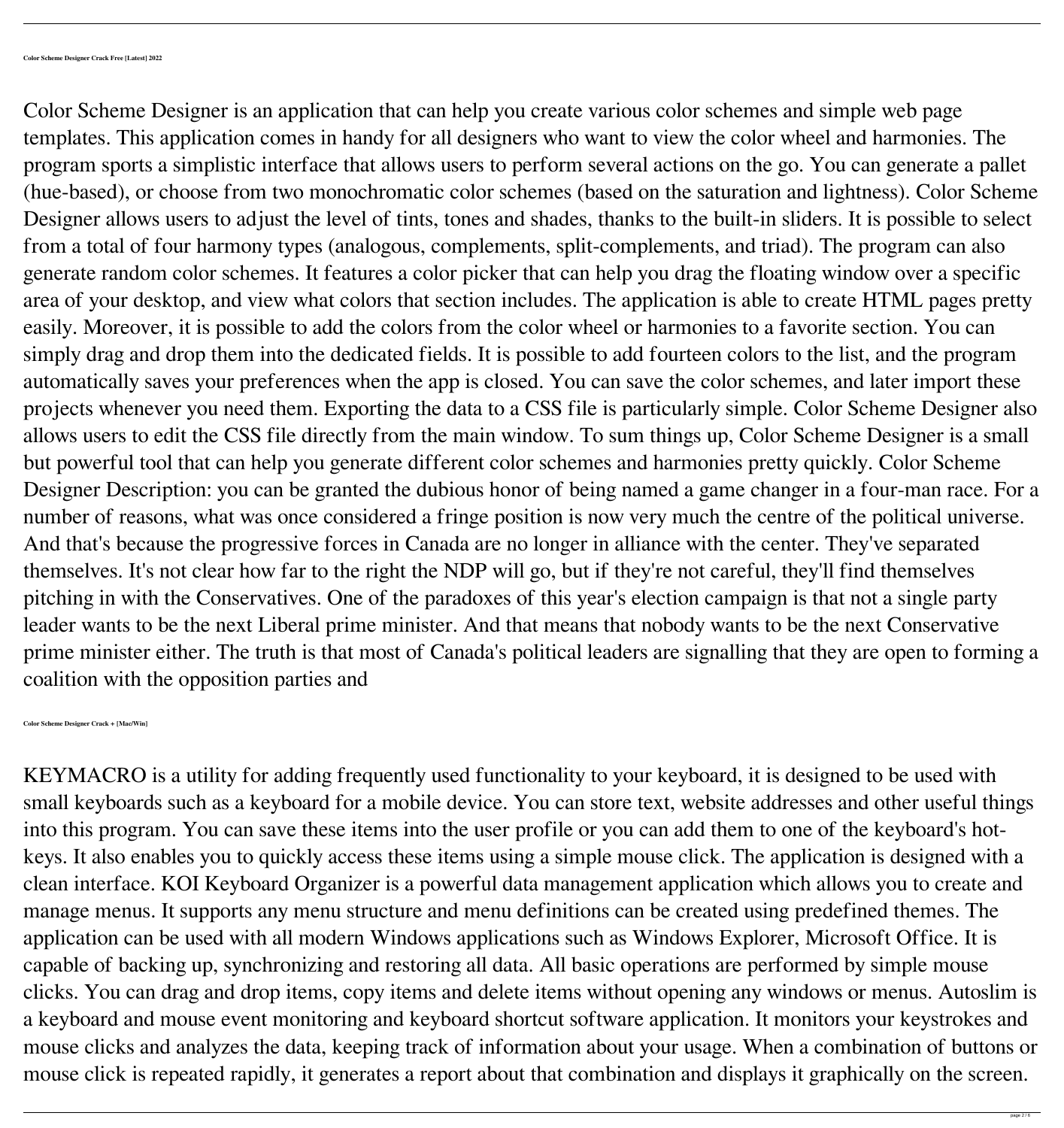Autoslim allows you to track your usage while you are typing or clicking. You will know when you have stopped typing for a long time, or when you have clicked rapidly. In addition, you can set custom keyboard shortcuts and associate them with an action in the application. You can also find keystrokes for Internet shortcuts, macros, and other functions of your own creation. Microsoft Office Word 2011 Keyboard Shortcuts is a desktop utility for Microsoft Word 2011. It contains a comprehensive list of Word 2011 keyboard shortcuts. You can easily use the listed shortcuts in your Word documents. Microsoft Office Word 2011 Keyboard Shortcuts can be used with the free Word Viewer, as well as any other word processor (e.g. Notepad++). The program includes the most used shortcuts, allowing you to access the tool bar, menus, and other Word elements from the keyboard. The program also includes keyboard shortcuts for the menu items that have been removed in the latest version of Word 2011. Nice Keyboard Video Recorder is a software tool for recording keyboard and mouse input and exporting the recordings as an MPEG4 or AVI movie file. It captures all mouse clicks, keystrokes, and typed text. The tool provides tools for 81e310abbf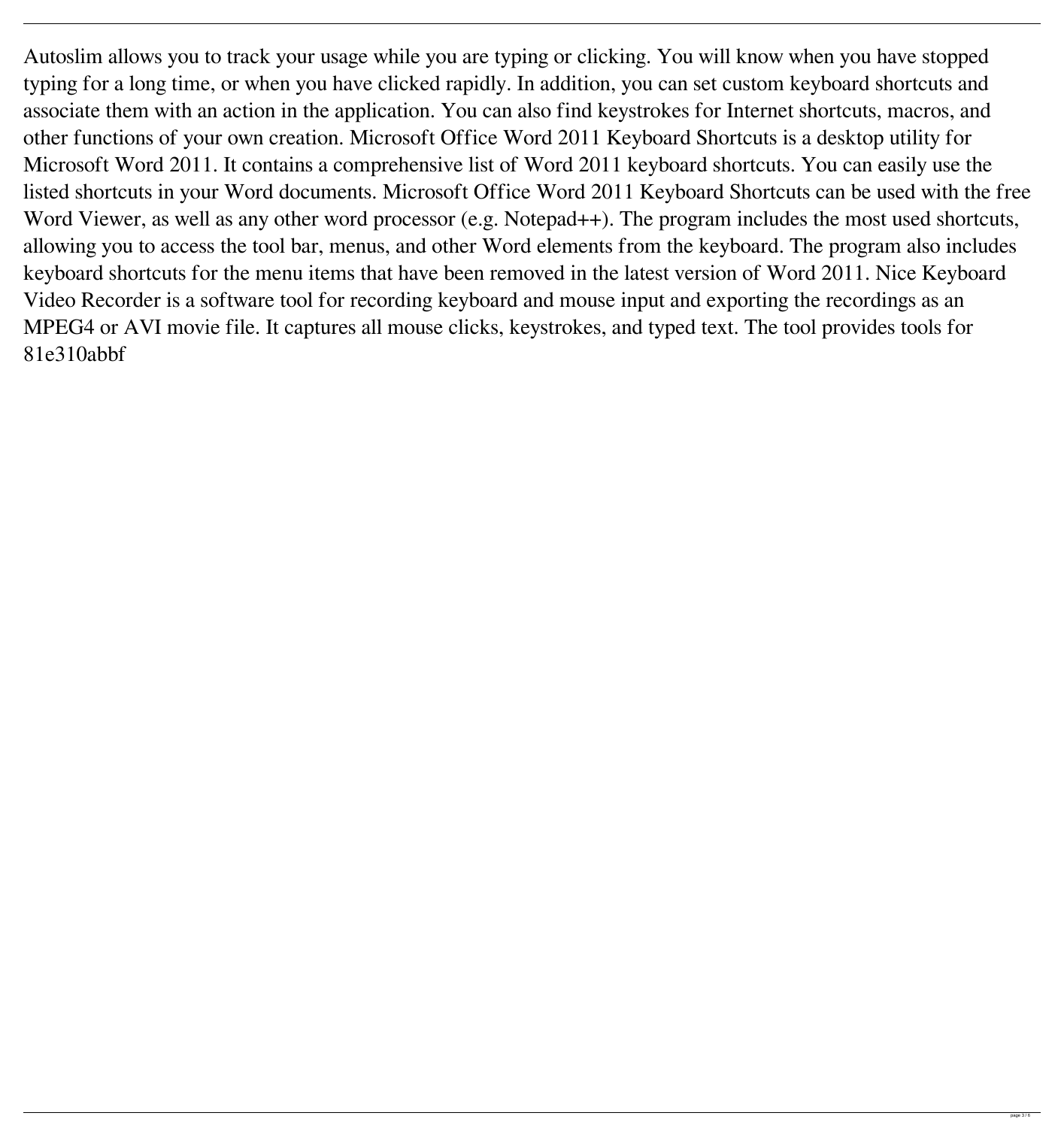Page Editor A powerful HTML editor that allows you to create, edit, manage and export web pages using a very simple interface. The editor has a very well-organized, clean and simple user interface. The program's files can be saved in different formats. HTML, XHTML, CSS and several other format can be created using the application. You can add images, movies, and audio files to the web page, and you can also manipulate them in a variety of ways. Moreover, a unique feature of this application is that you can add external resources, and manage them in a very simple way. It is also possible to add images, movies, and other file types. You can include images in your web pages using the built-in image manager. It is also possible to crop images, resize them, and add special effects. You can drag and drop images in web pages, and create shortcuts by which you can easily access the resources from any part of the page. You can also print web pages using this program. It allows you to insert hyperlinks into the pages, add formatting, hypertext and text, and control the visibility of the font size, line height, and line spacing. You can choose from a variety of simple fonts to use on your pages, and you can specify the color and font size. Color Page Editor is a very user-friendly program that allows you to create, manage and edit web pages easily. Color Page Editor Description: Quote Collage A special program that will help you make a quote collage. The application will allow you to generate a collage of your quotes or to choose one of the included quotes and generate a collage for it. You can choose from more than two hundred quotes or enter your own, and you can add as many images as you want. It is also possible to include music, videos or other audio files. It is possible to rotate the images on the web page, and to define the order in which they are displayed. Moreover, you can choose to display the quotes in the form of a collage, and you can add quotes from your contacts. You can also use the program to create websites or web pages. It is possible to add images and music files, and you can add a selection of quotes to your web pages. You can choose from more than two hundred quotes or enter your own, and you can add as many images as you want. It

**What's New in the?**

Color Scheme Designer helps you generate color schemes and harmonies. Color Scheme Designer also allows you to load and save color schemes in a simple and user-friendly way. Create, save, import and export color schemes quickly. System requirements: - 32-bit Windows operating system - 940 MB of free disk space - 4 GB of RAM - 150 MB of free hard disk space License: There is no restriction of any kind for the use of this application. You are free to use it for as long as you want. EZ-Zebra Colors is a small and handy application for all graphic designers who want to view the color wheel and harmonies. The program has an easy to use interface. It comes with two color schemes (based on the lightness and the saturation). It is possible to adjust the level of tints, tones and shades with the built-in sliders. EZ-Zebra Colors allows users to adjust the level of tints, tones and shades, thanks to the built-in sliders. It is possible to select from a total of four harmony types (analogous, complements, split-complements, and triad). The program allows you to generate random color schemes. It also sports a color picker that can help you drag the floating window over a specific area of your desktop, and view what colors that section includes. The application is able to

create HTML pages pretty easily. You can save the color schemes, and later import these projects whenever you need

them. Exporting the data to a CSS file is particularly simple. EZ-Zebra Colors also allows users to edit the CSS file

directly from the main window. To sum things up, EZ-Zebra Colors is a small but handy tool that can help you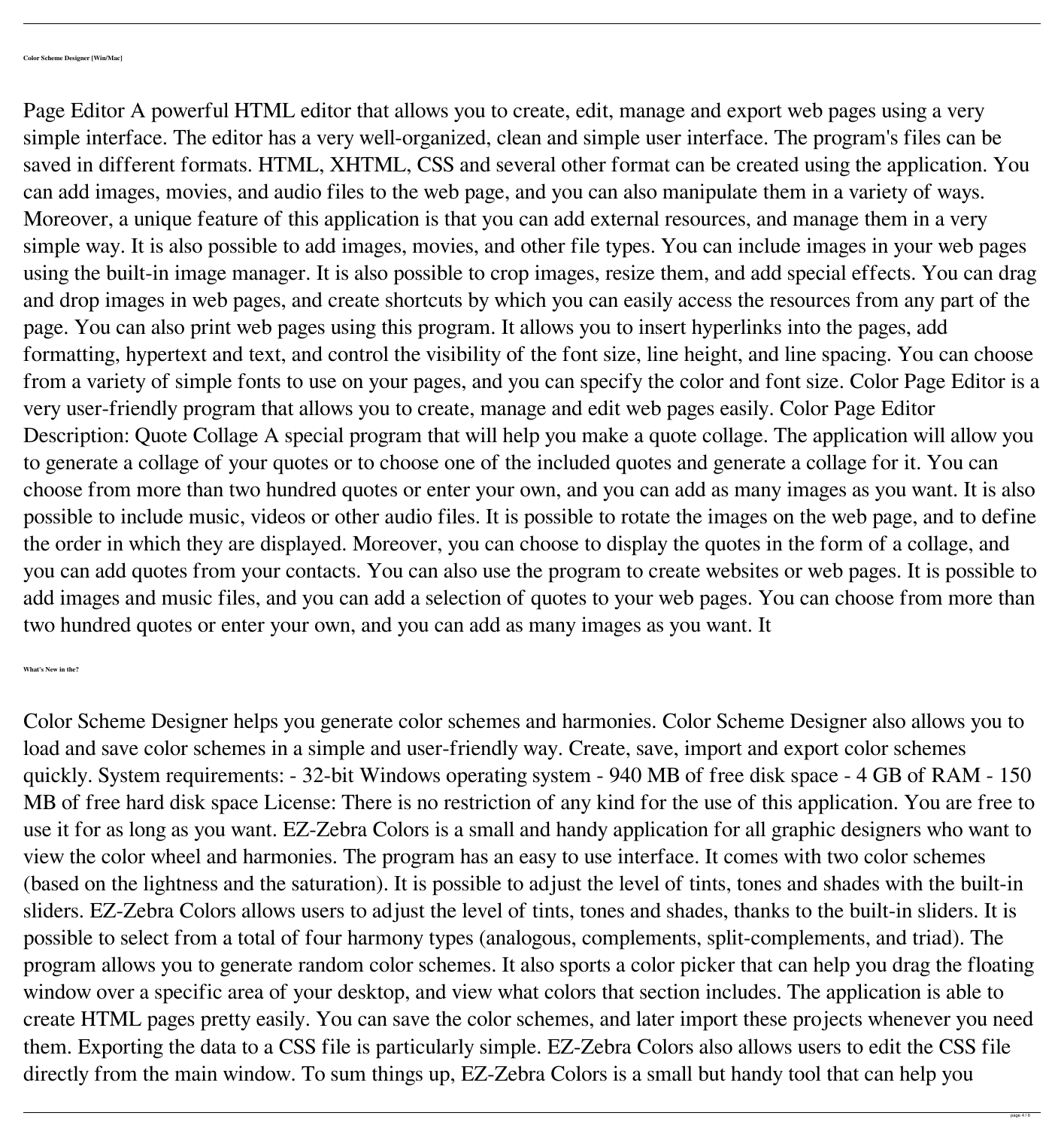generate color schemes and harmonies. Description: Color Scheme Designer helps you generate color schemes and harmonies. Color Scheme Designer also allows you to load and save color schemes in a simple and user-friendly way. Create, save, import and export color schemes quickly. System requirements: - 32-bit Windows operating system - 940 MB of free disk space - 4 GB of RAM - 150 MB of free hard disk space License: There is no restriction of any kind for the use of this application. You are free to use it for as long as you want. Color Scheme Designer is a small and handy application for all graphic designers who want to view the color wheel and harmonies. The program has an easy to use interface. It comes with two color schemes (based on the lightness and the saturation). It is possible to adjust the level of tints, tones and shades with the built-in sliders. Color Scheme Designer allows users to adjust the level of tints, tones and shades, thanks to the built-in sliders. It is possible to